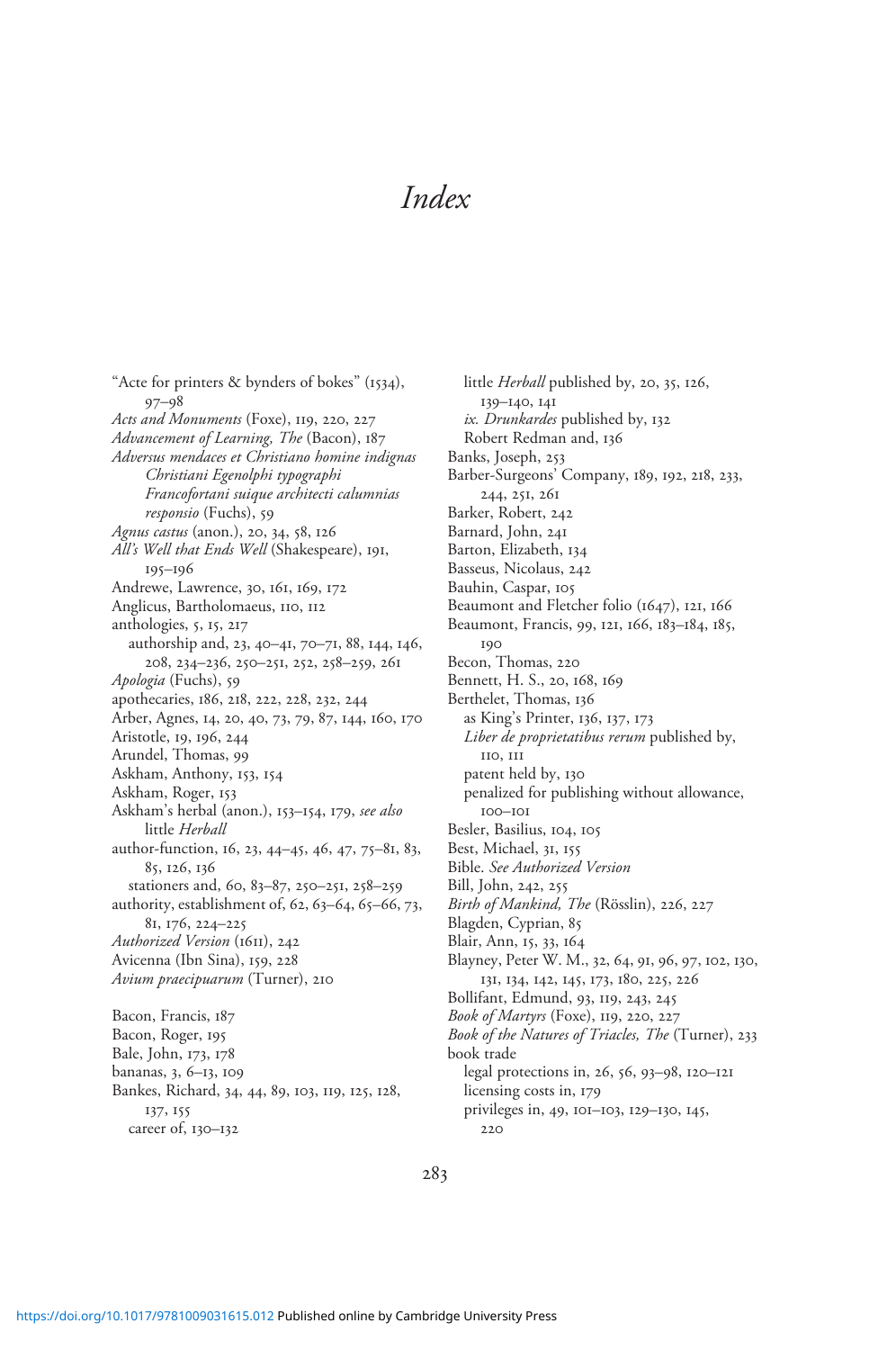book trade (cont.) publishing costs in, 119–121 regulation of, 46–48, 84–85, 90, 92–103, 120–121, 127, 155–156 Bouhin, Caspar, 15 Bowers, Fredson, 74 Boyle, Robert, 62 Bradshaw, John, 3 Brave Chronicle of the Bishop of Rome's Blessing (Gibson), 225 Brayman, Heidi, 105 Bredwell, Stephen, 250–251 Brunfels, Otto, 29, 35, 46, 57, 106, 111, 114, 179, 216, 217, 218, 235, 244 Bulman, James, 118 Burton, Robert, 104–105, 107, 118, 125, 261 Butter, Nathaniel, 43 Byddell, John, 134, 213, 220 C.Hystoryes of Troye, The (Christine de Pisan), 145 cacography, 212, 215 Cairncross, A. S., 118 Cary, Walter, 154 Cary's Farewell to Physic (Cary), 154 Catherine of Aragon, Queen of England, 135 Caxton, William, 19, 46, 88, 93, 94, 96, 134, 145 Cecil, William, 27, 31, 207, 208, 213, 220, 223, 251, 261 censorship. See book trade Charles I, King of England, 256 Chartier, Roger, 76, 82–84 Chaucer, Geoffrey, 174, 226 Christine de Pisan, 145 Chronicle (Fabyan), 174 Clifford, Anne, 117, 118, 128, 203, 253 Clusius, Carolus, 256 Coakley, John, 253 Comedy of Errors, The (Shakespeare), 191 Cook, Harold, 186 Copland, Robert, 134, 138, 142, 143, 164 Copland, William, 122, 153, 154–155, 166, 173, 180 copyright. See book trade Cornarius, Janus, 60 Cosmographical Glass, The (Cunningham), 220 Cotes, Richard, 89, 118, 243 Crome, Edward, 173 Cromwell, Thomas, 134, 136, 173 Cruydeboeck (Dodoens), 43, 109, 243 Cunningham, William, 203, 220 Cymbeline (Shakespeare), 191 Cynthia's Revels (Jonson), 70

Dalechamps, Jacques, 105 Daston, Lorraine, 167 Day, John, 27, 219–220, 225–228, 241 de Grazia, Margreta, 33 De haeretico comburendo (statute), 99–100 De historia stirpium (Fuchs), 35, 36, 46, 55–59, 61, 62–63, 111, 114–116, 179, 216, 223, 238 size of, 29 De materia medica (Dioscorides), 15, 56, 73, 109, 217, 220 Dee, John, 21 Dekker, Thomas, 69, 70, 190 Dewes, Garrat, 43 Dictionnaire Français (Richelet), 83 Dictionnaire Universel (Furetière), 83 Dioscorides, 14, 15, 41, 56, 73, 105, 109, 209, 217, 220 Division of the Spirituality and Temporalty, The (St. Germain), 136 Dodoens, Rembert, 23, 30, 34, 43, 79, 80, 109, 144, 235, 241, 243, 246, 250, 256 Dolan, Frances, 70 Donne, John, 128, 163, 183, 253 Doran, Madeline, 49, 182–183 Drayton, Michael, 253 Driver, Martha, 145 Duchess of Malfi, The (Webster), 188–190, 200–201 East, Thomas, 110, 111–112 Edward VI, King of England, 31, 84–85, 89, 220 Egenolff, Christian, 46, 56–63, 70, 81, 106, 109, 234, 235, 259 Eicones plantarum (Tabernaemontanus), 242 Eisenstein, Elizabeth, 28, 64–65, 68 Elizabeth I, Queen of England, 31, 45, 85, 153, 233, 249 Elliott, Brett, 241 English Housewife, The (Markham), 31, 155 Enquiry into Plants (Theophrastus), 19, 73, 78, 80 epitomes. See Ram's Litle Dodeon Estienne, Henri, 217 Fabyan, Robert, 174 Faerie Queene, The (Spenser), 128 Faithful Shepherdesse, The (Fletcher), 99 Farmer, Alan B., 35 Feather, John, 67 Fell, John, 68, 69 Fisher, John, 100, 101 Fitzherbert, Anthony, 139 Fletcher, John, 99, 121, 166, 190 Foakes, R. A., 118 Forman, Simon, 167 Foucault, Michel, 44–45, 46, 47, 75–78, 82–86, 93, 136 Foxe, John, 119, 220, 227 Frankfurt Book Fair, 27, 59 Freke, Elizabeth, 253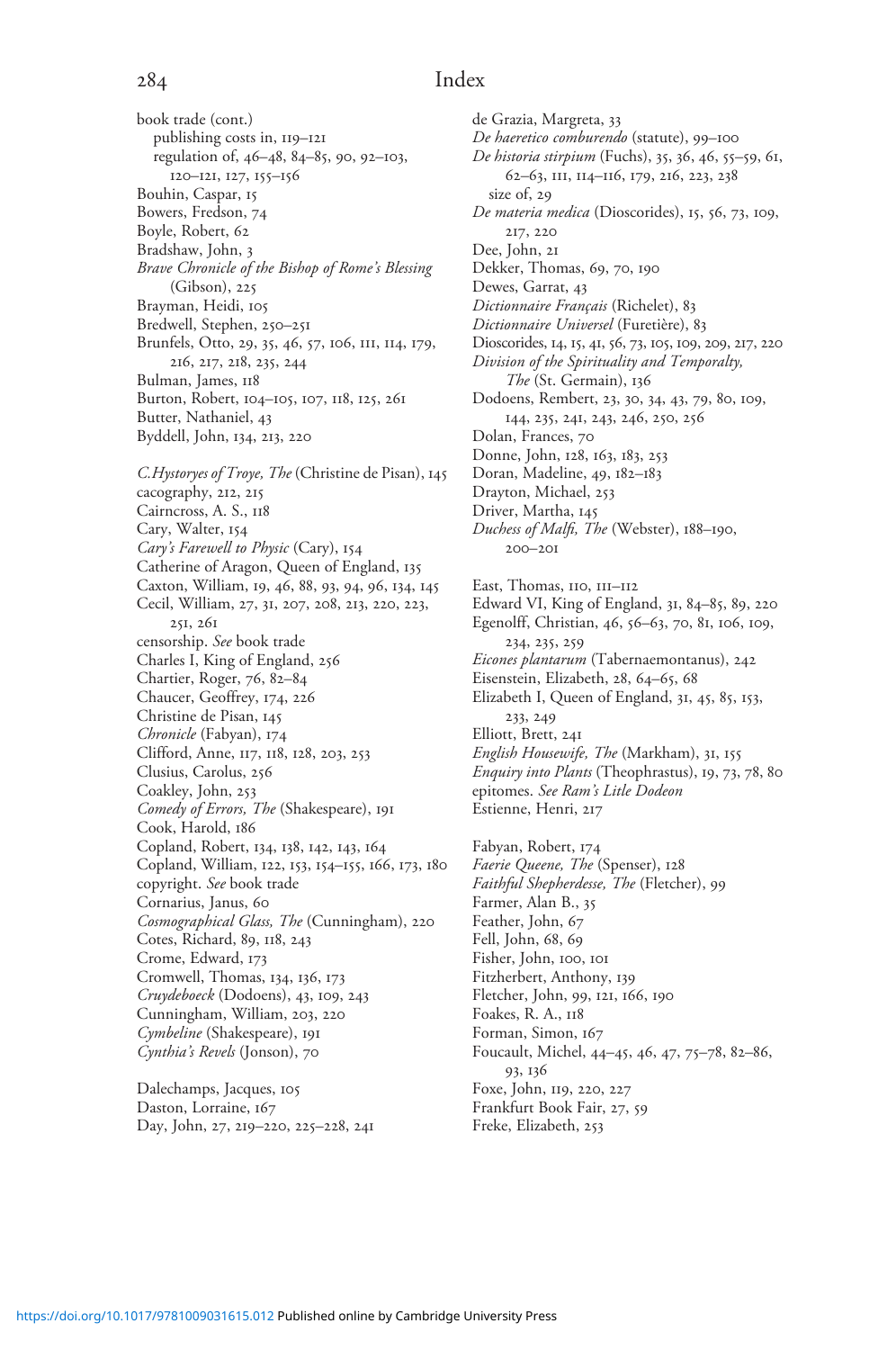Fuchs, Leonhart, 35, 36, 46, 55–59, 61, 62–63, 70, 81, 86, 109, 111, 114–116, 171, 209, 212, 223, 234, 235, 238, 246, 249, 259, See also De historia stirpium career of, 56, 60 on illustrations in herbals, 106 Vienna Codex project of, 29 Füllmaurer, Henrich, 240 Furetière, Antoine, 83 Galen, 114, 177, 192, 193, 195, 210, 223, 228, 244 Galenic medicine vs. Paracelsian medicine, 192, 196, 201 gardens, botanical, 214 Gardiner, Stephen, 211 Gart der Gesundheit (von Cube), 19, 81 Gerard, John, 2, 3, 5–8, 10–11, 16, 18, 24, 27, 30, 31, 34,37,38, 42, 46,59, 93, 117, 118, 119, 122, 126, 127, 128, 144, 163, 167, 171, 183, 238, 242–244, 246–249, 250–251, 252, 258, 261, See also Herball, The career of, 43, 244, 251 plants catalogued by, 31, 260 reputation of, 8–14, 24, 40, 71, 79, 80, 141, 236, 238 German Herbarius (anon.), 114, 117, 159, 160, 169, 228, 259 Gibson, Strickland, 160 Gibson, Thomas, 198, 212, 224, 225, 253, 262 biographical challenges of, 173 career of, 27, 172–174, 178 Grete Herball published by, 161, 165, 174–178, 180, 210, 219 Turner known by, 225 Gough, John, 138 Grafton, Richard, 136 Grande Bibliothèque Françoise (La Croix du Maine), 83 Gray, William, 136 Grete Herball, The (trans. Andrewe), 19, 30, 44, 67, 144, 156, 170, 186, 212, 216, 262 Catholicism in, 174 finding aids in, 165–166, 172, 178 Gibson's edition of (1539), 161, 172, 174–178, 210, 219 glossary in, 176, 222 illustrations in, 112–114, 157, 160–161 King's edition of (1561), 161, 179–180 marginalia in, 163, 166, 167, 172 preface to, 168–170, 176 proof corrections in, 159–161 readers of, 49, 163, 166, 167 title pages of, 31, 157–159, 174, 178 Treveris's and Andrewe's edition of (1529), 161, 172

Treveris's edition of (1526), 159–161, 172, 177 Gunther, R. T., 167 Gutenberg, Johannes, 64, 92, 114 Hamilton, A. C., 127 Hamlet (Shakespeare), 254 Hammer for the Stone, The (Cary), 154 Hancock, John, 69 Harkness, Deborah, 72, 93 Harvey, William, 174 healers, lay, 117, 187-188, 191-196, see also Quacks' Charter Heinlen, Michael, 168 hemorrhoids, treatment for, 39, 170, 183 Henrey, Blanche, 20, 114, 118, 134, 142 Henry VIII (Shakespeare), 191 Henry VIII, King of England, 101, 135, 173, 211, 213, 214 "Acte for printers & bynders of boks" (1534) issued by, 97–98 letters patent granted by, 136 proclamation on King's privilege (1538) issued by, 102–103, 130 Quacks' Charter (1543) and, 199–200, 233 Henslowe, Philip, 70 Herbal for the Bible (Lemnius), 30 Herball, The (Gerard), 43, 51, 121, 127, 144 banana tree described in, 5–8, 10–11, 118 classification scheme in, 247 commissioning of, 250–251, 262 edition-sheets of, 119, 242, 243 entered in Stationers' Registers, 243, 255 fig tree described in, 2, 3 finding aids in, 166, 253–254 hemorrhoid treatment in, 183 illustrations in, 8, 11, 30, 118, 238, 248, 250, 256 Johnson's editing of, 10–11, 13–14, 16, 27, 243–244, 254–255, 256 marginalia in, 163, 167 plagiarism accusations and, 246–249, 250–251, 258, 261 popularity of, 127–128, 238, 256 potato illustrated in, 118, 238 printing of, 93, 119, 242–243 protected by royal decree, 256 publishing costs of, 119 readers of, 31, 117, 128, 163, 167, 252-253 retail price of, 253 second edition (1633) of, 8–14, 16, 18, 24, 27, 41, 118, 243, 254–258, 262 size of, 238, 242, 243 third edition (1636) of, 8–14, 30, 256 title pages of, 93, 252 writing of, 80, 247–248, 252, 261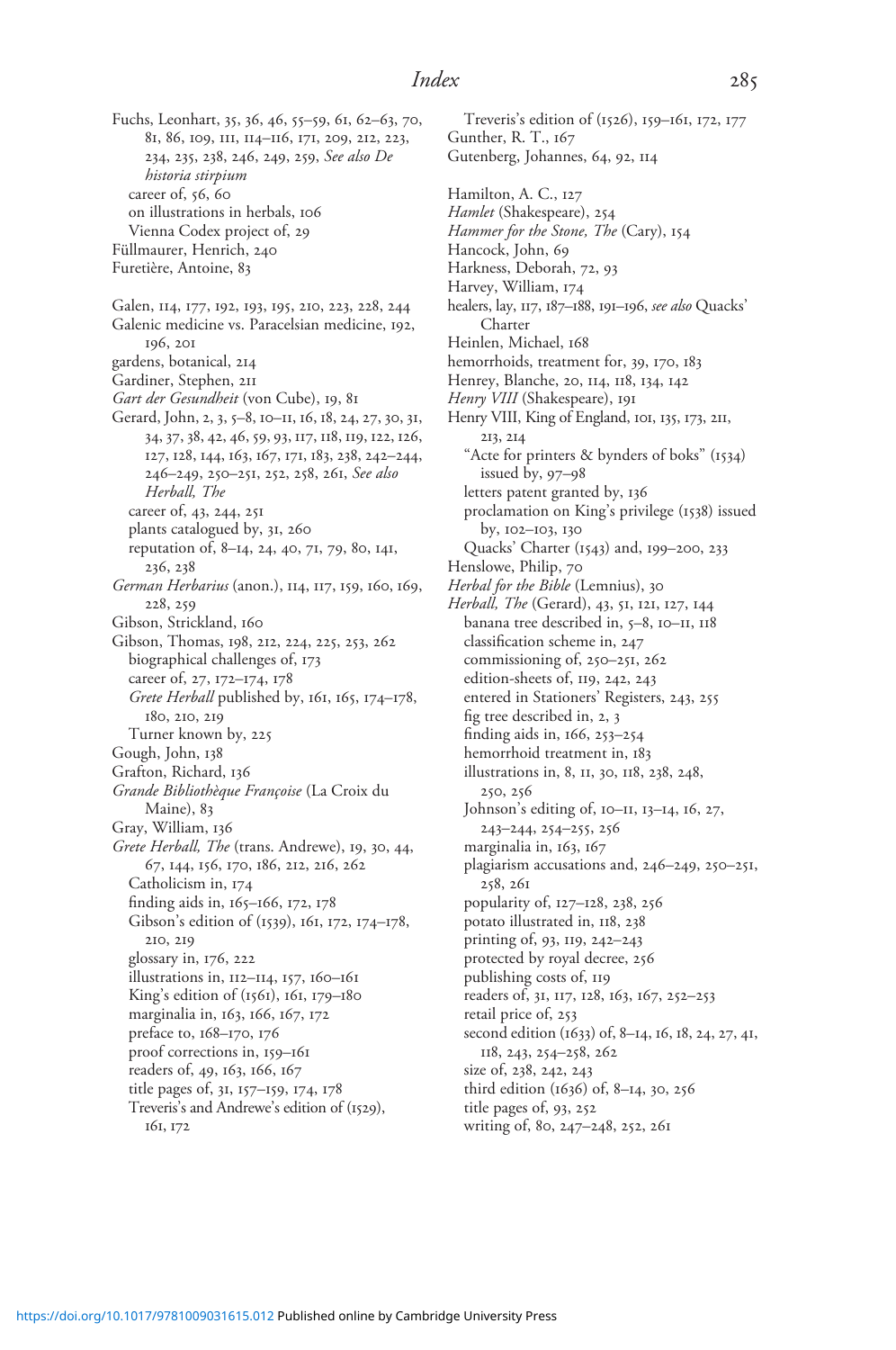herbals. See also specific herbals definition of, 14–15, 19–21, 30–31, 87 format of, 30, 109–110, 117 generic categorization of, 42 illustrations in, 8, 11, 48, 58, 109–114, 116–117, 118, 119, 157, 160–161, 238, 243, 248, 250, 256 in libraries, 117, 253 marginalia in, 5, 38–39, 49, 163–165, 166–168, 172, 182 market for. See specific herbals paratexts in, 23, 30, 56, 59, 61, 165-166, 178, 180, 208, 253–254, 258 printing's effect on, 28–29, 58, 210, 212, 237–238 publishing costs of, 48, 109–114, 119 readership of, 18, 22, 31, 38, 41, 117–118 scholarship on, 25, 28, 37–38, 40–43, 71, 78–81, 125, 168, 170–171 as surrogate for travel, 28, 259–261 typography in, 30 uses of, 104–105, 106–107, 109, 164–165, 166–167, 169 Herbarum vivae eicones (Brunfels), 29, 46, 57, 106, 111, 114, 179, 217, 235 Herbert, George, 199 Heywood, John, 174 Heywood, Thomas, 50, 187–188, 191, 192–194, 198 Hieronymus Brunschwig, 157 Hill, Nicholas, 163 Historia generalis plantarum (Dalechamps), 105 Hoby, Margaret, 117 Hodgson, John, 225 Hodnett, Edward, 114 Hooks, Adam, 14 Hortus Eystettensis (Besler), 105 Howard, Jean, 185, 193 Hughes, Griffith, 4, 6, 8 Hulvey, Monique, 39 Hunter, Lynette, 42, 198 Hunting and Finding of the Romish Fox, The (Turner), 211, 213 Hunting of the Romish Wolf, The (Turner), 211, 236 Ibn Sina, Abu (Avicenna), 159, 228 illustrations. see also herbals copying of, 57–59, 106, 117, 240, 258 debates about, 107 as drawn from life, 10–11, 114–116

widow of, 29 Islip, Adam, 256 Jackson, Benjamin Daydon, 208, 215 Jaggard, William, 180 James I, King of England, 43, 48, 251 Jeffers, Robert, 247, 251 Jew of Malta, The (Marlowe), 190 Johns, Adrian, 42, 62, 64–69, 81, 82, 143, 171 Johnson, Francis, 142, 170, 183 Wyer mischaracterized by, 141–145 Johnson, Thomas, 109, 118, 262 authorities as viewed by, 51, 244 Gerard criticized by, 23, 24, 244–248 Herball edited by, 10-11, 13-14, 16, 27, 243-244, 254–255, 256 patriotism of, 30 reputation of, 40, 51 Jones, Whitney, 219, 231 Jonson, Ben, 50, 70, 190, 191 Jordanova, Ludmilla, 171 Kele, Richard, 154 Kelly, Erin Katherine, 211, 230 Kerrigan, John, 185 Kerwin, William, 188 Kesson, Andy, 127, 128 King Henry IV, Part II (Shakespeare), 118 King Henry VI, Part III (Shakespeare), 118 King Lear (Shakespeare), 43, 74, 118, 185, 191, 196–198, 201–203, 254 King, John, 143 career of, 179–180 Grete Herball published by, 161, 177, 178, 179–180, 210 little Herball published by, 20, 127, 137, 166 as printer, 155 King's privilege. See book trade Knight of the Burning Pestle, The (Beaumont), 183–184, 185 Knight, Jeffrey Todd, 70 Knight, Leah, 24, 41, 105, 125, 209, 235, 244 Kreuterbuch (Rösslin), 57 Kusukawa, Sachiko, 36, 40, 105, 116, 161 Kytson, Antony, 155 L'Obel, Matthias de, 30, 31, 43, 80, 105, 112, 246, 247–250, 252, 256, see also Stirpium adversaria nova Larkey, Sanford, 36, 133, 142, 170 Laroche, Rebecca, 43, 107, 117, 125, 153 Lathrop, H. B., 141 Latimer, Hugh, 173 Lawrence, George, 79

Lecky, Katarzyna, 164

Isingrin, Michael, 46, 55–56, 57, 58, 59, 61, 62,

publishing costs of, 48 uses of, 104–105, 106–107, 109 Institution of a Christian Man, The, 173

Isham, Elizabeth, 107, 125

171, 238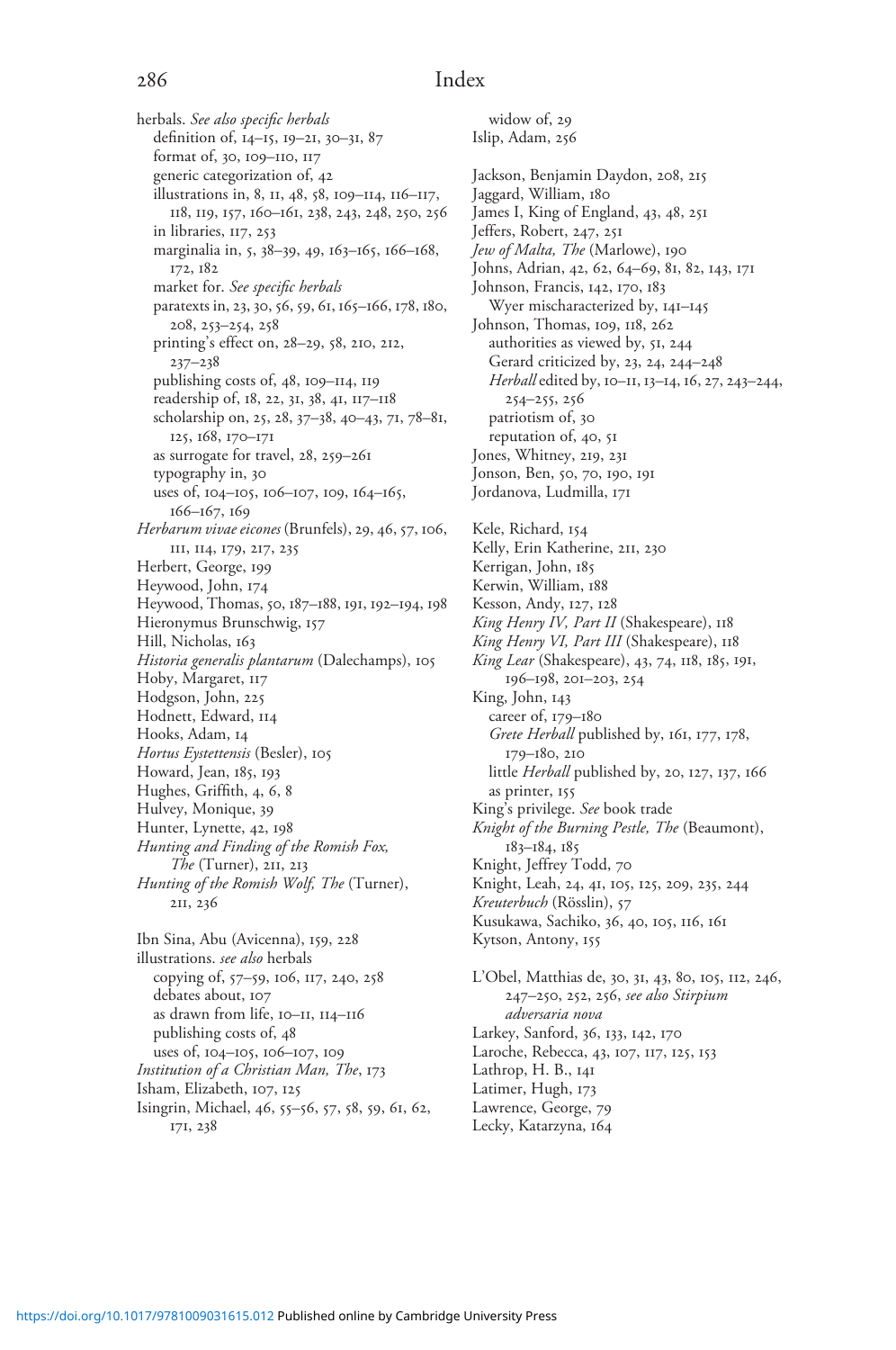Lemnius, Levnius, 30 Leo X, Pope, 100 Lerer, Seth, 163 Lesser, Zachary, 33 Lettou, John, 94 Lewis, Wayne, 203 Libellus de re Herbaria novus (Turner), 98, 213–214, 215–217 Liber de proprietatibus rerum (Anglicus), 110, 112, 144 licensing. See book trade Linacre, Thomas, 142, 149, 174, 200 little Herball (anon.), 49, 67, 100, 160, 186, 212, 216, 262 Bankes's editions of, 19–20, 74, 125, 126, 129, 139–140, 155, 164 contents of, 35–37, 133 edition-sheets of, 119 format of, 34 King's edition of, 127, 137, 155, 179–180 Kytson's edition of, 155 marginalia in, 39, 164, 167 Petyt's edition of, 132, 137, 138, 164 Pickering Redman's edition of, 137, 143 piracy accusations and, 132, 135 popularity of, 34–35, 37, 38, 44, 121, 125, 126–128, 137, 155 Powell's edition of, 153–154 printing of, 139–140, 149 readers of, 31, 164, 167 Robert Copland's edition of, 143, 164 Robert Redman's edition of, 21, 87, 132, 137, 143, 163 Skot's edition of, 131, 132, 134, 143 sources for, 20, 34, 36 titles of, 20, 87, 142–143, 145, 146, 149, 153, 154 William Copland's edition of, 153, 164, 166 Wyer's editions of, 36, 74, 132, 141–153, 164 Little Treatise of Astronomy (Askham), 154 Locke, John, 163, 235 Longland, John, 101 Lopez, Roderigo, 190 Louis, Armand, 248 Lowenstein, Joseph, 50 Lyons, Tara, 139 Lyte, Henry, 30, 37, 43, 109, 144, 243, 252

Macbeth (Shakespeare), 191 Macer Floridus, 146, 149 Macer, Aemilius, 149, See little Herball (anon.) Machlinia, William de, 94, 180 Magnus, Albertus, 180 mandrake, 114, 118, 160, 161, 174, 183, 199, 200 Markham, Gervase, 31, 155 Marlowe, Christopher, 190

Marx, Karl, 15 Mary I, Queen of England, 47, 85, 90, 209, 214 Mattioli, Pietro Andrea, 73, 105, 235, 244, 246, 249 McGann, Jerome, 74, 160 McKenzie, D. F., 44 McLuhan, Marshall, 64 Melnikoff, Kirk, 33 Merry Wives of Windsor, The (Shakespeare), 191 Meyer, Albrecht, 240 Middleton, Elizabeth, 153 Middleton, William, 142 Mierdman, Steven, 156, 220 Mildmay, Grace, 117 Milton, John, 1–8, 12–13, 128, 238, 253 Mirror, or Glass of Health (Moulton), 138, 163 More, Thomas, 97, 131, 174 Moretus, Balthasar, 256 Morhart, Ulric, 59 Moseley, Humphrey, 121, 166 Moulton, Thomas, 138, 163 Moxon, Joseph, 149, 159 Names of Herbes, The (Turner) authority in, 223–225 contents of, 220–222 publication of, 27, 219, 222–223 Natural History of Barbados (Hughes), 4, 6 Naturalis historia (Pliny), 19 cited in drama, 200 fig trees described in, 2–4 plagiarism accusations and, 78, 80 New Book of Justices of the Peace (Fitzherbert), 139 New Herball, A (Turner), 19, 30, 35, 37 authority in, 230 dedication in, 233 earlier authors corrected in, 73 edition-sheets of, 208

illustrations in, 112, 117

popularity of, 127

publication of, 156, 179 title page of, 31, 222

Newton, Thomas, 30

Nicosia, Marissa, 2, 4

Niewe Herball, A (trans. Lyte), 30, 43, 109, 144, 243

edition-sheets of, 110

Noble Experience of the Virtuous Handiwork of Surgery, The (Hieronymus), 157

Norton, Bonham, 119, 238, 241, 242,

Norton, John, 93, 248, 250, 259

Bodley's relationship with, 241

career of, 241 Herball published by, 51, 93, 241–243, 250–251, 261, 262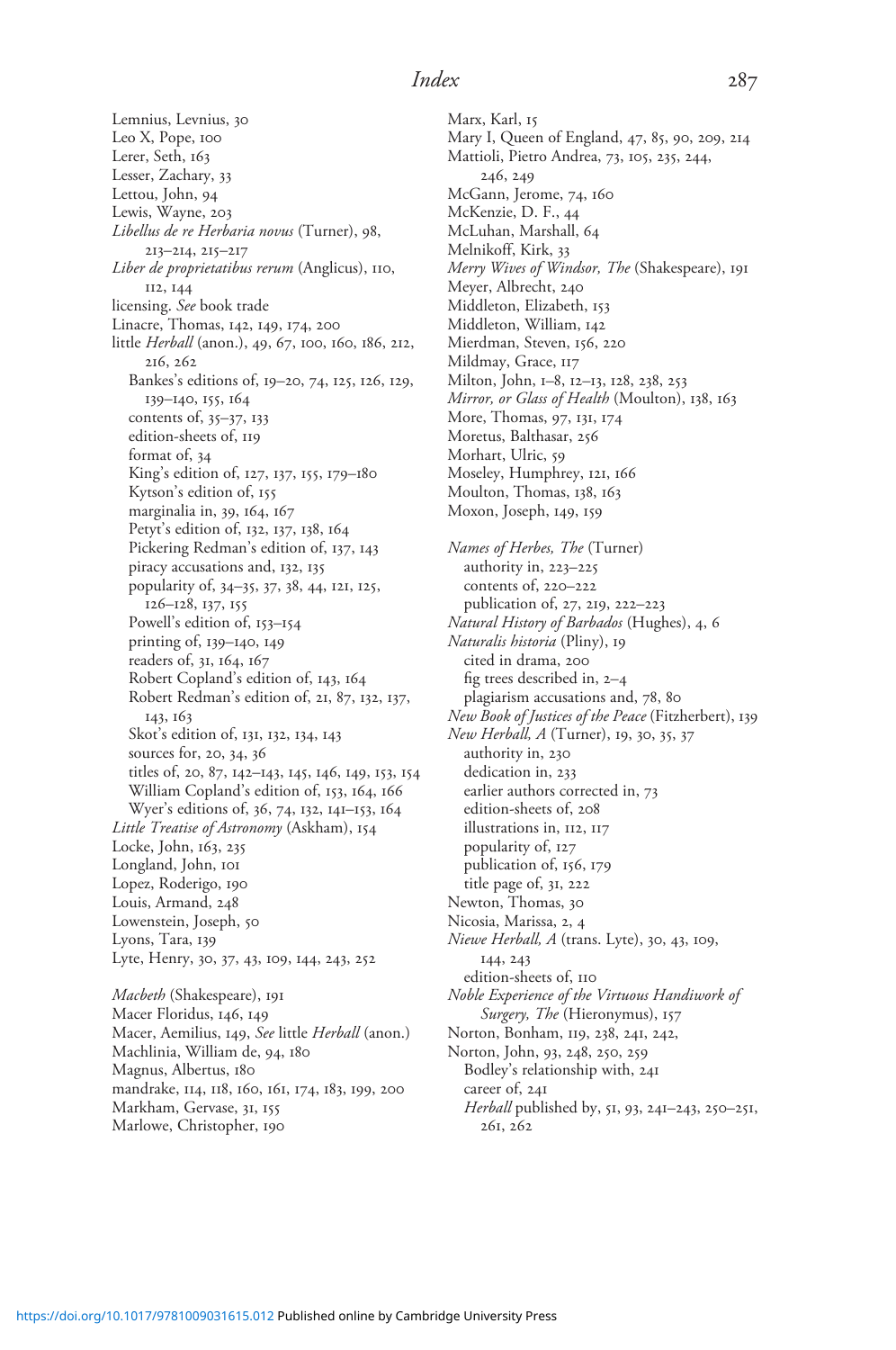Norton, Joyce, 13, 16, 25, 27, 89, 243, 246, 252, 254–258, 259, 261, 262 Norton, William, 241 Of the Old God and the New (Watt, trans. Turner), 208 Offices of Sheriffs, Bailiffs and Coroners (Fitzherbert), 139 Ogilvie, Brian, 11, 37, 70, 72, 73, 79, 217 Okes, Nicholas, 43 Old Learning and the New (Regius, trans. Turner), 208 Overbury, Thomas, 190 Page, William, 45, 85 Pantzer, Katharine, 134 Paracelsian medicine vs. Galenic medicine, 192, 196, 201 Paracelsus, 195 Paradise Lost (Milton), 1-8, 12-13, 253 Paradisi in Sole Paradisus Terrestris (Parkinson), 106, 118, 255 paratexts, 16, 27, See also herbals Paris and Vienne (trans. Caxton), 88 Parkinson, John, 27, 30, 37, 42, 106, 117, 118, 126, 144, 243, 255, 258, 262 Parsons, Christopher, 261 Pavord, Anna, 78, 80, 81 Pelling, Margaret, 186, 189, 191 Pena, Pierre, 30, 31, 43, 105, 112, 247, 249, 252, see also Stirpium adversaria nova Pericles (Shakespeare), 191, 194–195 Petyt, Thomas, 132, 137, 138, 141, 142, 145, 154, 155, 163, 164, 226 Philosophical Transactions (Royal Society), 66 physicians herbals and, 176–178, 210, 222, 223–225, 228–233 in drama, 187–191, 195 Royal College of, 186–187, 191–192, 200, 244 Pickering Redman, Elizabeth, 38, 137, 138, 141, 142, 143, 153 Pinax Theatri Botanici (Bauhin), 105 piracy, 72, 120, 127, 180 definition of, 61, 67–70 herbals and, 71, 74, 132, 141–145 plagiarism. see also Herball, Naturalis historia definition of, 61, 75, 245 herbals and, 25, 40, 59, 60, 71, 78–81, 88, 234–236, 246–249, 258–259, 261 Plantarum seu stirpium historia (L'Obel), 249 Plantarum seu stirpium icones (L'Obel), 247 Plantin, Christopher, 44, 246, 247, 249, 250, 256 Pliny the Elder, 2–4, 5, 19, 76, 78, 80, 200, 209, 220

Poetaster (Jonson), 70 Pollard, A. W., 142 Pollard, Graham, 90, 92 Poly-olbion (Drayton), 253 Ponet, John, 220 Powell, William, 38, 137, 153–154, 155, 179, 264 Priest to the Temple, A (Herbert), 199 Priest, Robert, 23, 71, 246, 247, 250, 251 Primi de historia stirpium (Fuchs), 109 print culture (term), 64–65 Prodromos theatri botanici (Bauhin), 105 props, books as, 50, 185, 193–194, 203 publish, definition of, 99 publisher, definition of, 16, 32–33, 98 Purchas His Pigrimes (Purchas), 2 Purchas, Samuel, 2 Purfoot, Thomas, 249 Pyles, Thomas, 36, 133, 142, 170 Pynson, Richard, 95, 135, 149 Quacks' Charter (1543), 199–200, 233 Raleigh, Walter, 2, 31 Ram, William, 109 Ram's Litle Dodeon, 43, 109–110 edition-sheets of, 110 marginalia in, 164 Rastell, John, 97, 131, 140 Rastell, William, 174 Raven, Charles, 79, 80, 215 Raynald, Thomas, 226–227 Redman, Elizabeth. see Pickering Redman, Elizabeth Redman, Robert, 21, 38, 87, 135–137, 138, 139, 140, 141, 142, 143, 145 Reed, A. W., 101 Regiment or Dietary of Health (Gough), 138 Regius, Urbanus, 207 Rescuing of the Romish Fox, The (Turner), 211, 213 Richard II (Shakespeare), 197, 199, 202 Richard III, King of England act on foreign merchants (1484), 94–95, 96, 97 Richelet, César-Pierre, 83 Ricks, Christopher, 245 Robinson, Humphrey, 121 Rohde, Eleanour Sinclair, 20, 159 Romeo and Juliet (Shakespeare), 198–199 Rösslin, Eucharius, 57, 226 Royal College of Physicians. See physicians Royal Society, the, 22, 65, 68, 82, 224 Ruel, Jean, 217, 218, 244 Ryff, Walther, 57, 59

Saenger, Paul, 168 Salaman, Redcliffe, 118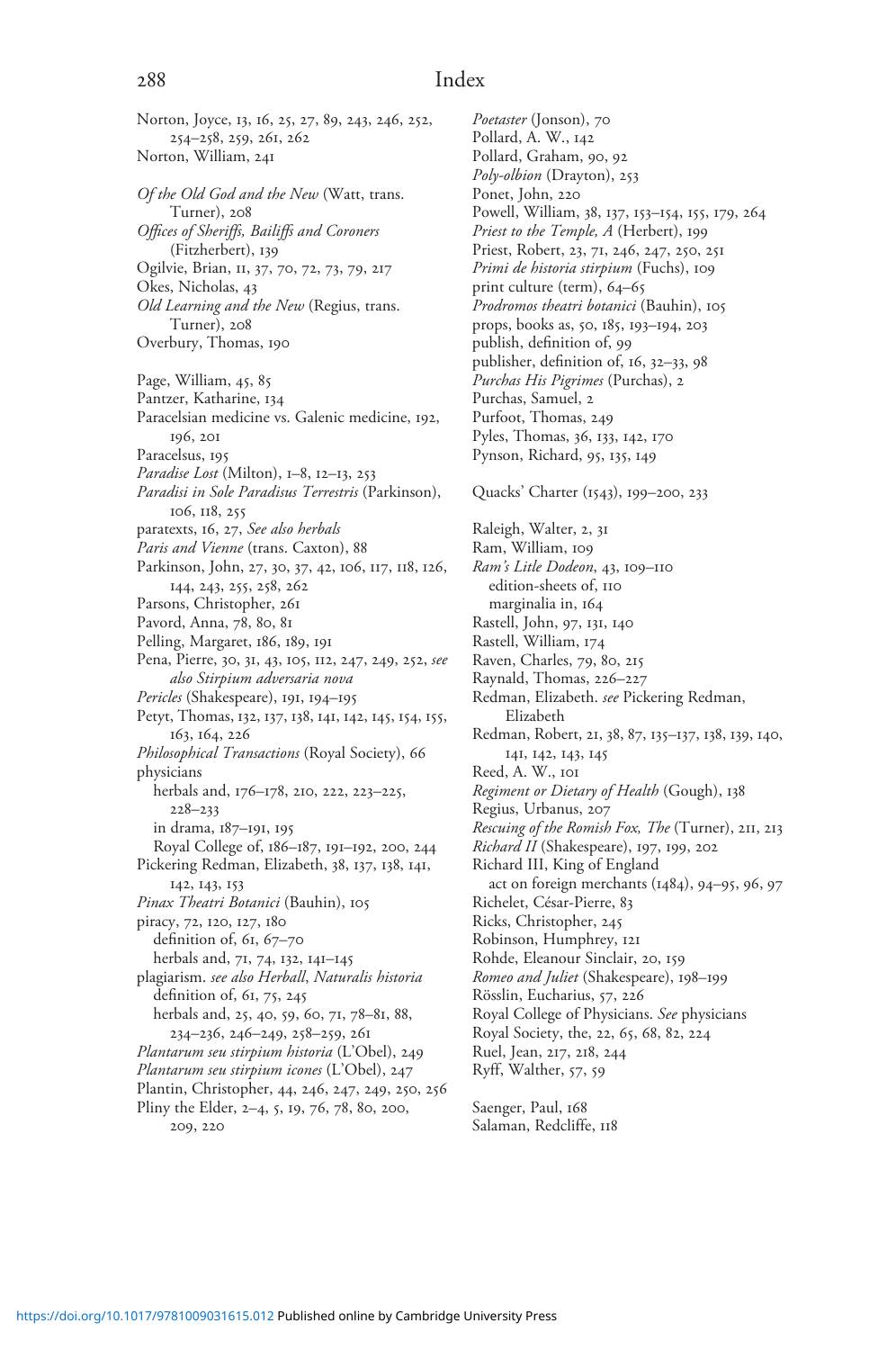Schoensperger, Johann, 81 Schöffer, Peter, 19, 114 Schott, Johannes, 29, 57, 217, 235, 259 Secord, Anne, 17 Secrets of Alexis, The (Alexis of Piedmont), 164 Seeing of Urines, The (anon.), 138, 139 self-medication, 198–201 Seres, William, 180 Seymour, Edward, Duke of Somerset, 208, 215, 223, 230 Shakespeare First Folio (1623), 26, 242 Shakespeare, William, 43, 50, 74, 185, 191, 194–199, 201–203, 254, see also specific plays botanical metaphors in plays of, 44, 127, 197–198, 202 doctors and, 191, 195, 196–197, 201, 202–203 piracy and, 142 self-medication and, 198–199 as a "vendible commodity", 14 Shapin, Steven, 62–63, 65, 82, 225 Shaw, Peter, 245 Sherman, William, 15, 163, 168 Shevlin, Eleanor, 86–87 simples definition of, 197, 198 medical education and, 176, 214, 215, 232 self-healing and, 31, 164, 199, 200, 222, 254 Singleton, Hugh, 45, 85 Skot, John, 68, 132, 134–135, 141, 142, 143, 145 Slack, Paul, 169 Smith, Emma, 127, 128 Smyth, Thomas, 136 Snyder, Susan, 195 Sofer, Andrew, 194 Solomon, 51, 244 Southwell, Anne, 253 Speckle, Viet Rudolf, 116, 240 Spenser, Edmund, 127 Squire, Henry, 96 St. Germain, Christopher, 136 Stafford, Simon, 110 stage props. See props, books as Stallybrass, Peter, 33 stationers definition of, 90–91 importance of, 16, 17, 21–22, 29, 39–40, 44–45, 58, 60, 73, 82–83, 136, 238, 241, 261–262 in stationer-function, 60, 83–87, 88, 262 Stationers' Company, 46–48, 67, 68, 127, 140, 156 authorization system of, 72 bookselling and, 92–93, 94 Canterbury petition (1542) and, 89 foreign printers/booksellers and, 93–98 founding of, 91–92 incorporation of, 85, 90, 120

rivalries with other companies and, 92 Stationers' Registers, 47–48, 69, 110, 118, 120–121, 127, 137, 142, 155, 180, 243, 249, 256 Stirpium adversaria nova (Pena and L'Obel), 30, 31, 43, 105, 112, 247, 249–250 Stirpium historiae pemptades sex (Dodoens), 246–248, 250, see also Niewe Herball, Ram's Litle Dodoen Stirpium illustrations (L'Obel), 248 Stubbes, John, 45, 85 surgeons. see Barber-Surgeons' Company Tabernaemontanus (Jacob Dietrich of Bergzabern), 242, 244, 250 Tanselle, G. Thomas, 74, 75 text, work vs., 63, 74–75, 82 Theatrum botanicum (Parkinson), 27,30, 107, 117, 118, 144 edition-sheets of, 243 illustrations in, 30 protected by King's privilege, 258 Theophrastus, 14, 19, 41, 73, 78, 80 Thorney, Thomas, 260 Topham, Jonathan, 171 Tracy, Prudence, 134, 141, 142 Tragus (Hieronymus Boch), 215, 235 Traister, Barbara Howard, 167, 191 Treasure of Poor Men, The (anon.), 138 Treveris, Peter, 112–114, 157–162, 165–166, 168, 172, 248 Grete Herball published by, 178, 210 tulip craze, 42, 260 Tunstall, Cuthbert, 100, 101, 131, 134, 135, 138, Turner, William, 27, 30, 31, 34, 38, 46, 59, 98, 118, 122, 126, 156, 171, 179, 181, 251, 252, see also specific works authorities used by, 216–218, 223, 234–236 botanical study praised by, 228 career of, 51, 98, 207–209, 210–211, 213, 215, 218–219, 220, 222 contemporaries as viewed by, 212, 242 earlier authors corrected by, 73 Gibson known by, 225 illustrations and, 112, 117 physicians praised by, 228–230 popularity of, 127 print as viewed by, 209–210, 211–213, 215–216, 217, 218, 230–232, 233–234, 237–238 religious polemics and, 211–212, 213, 236 reputation of, 37, 117, 208, 236 vernacular medical writing defended by, 50–51, 230–232, 233, 262 Twelfth Night (Shakespeare), 191 Two Noble Kinsmen, The (Shakespeare), 191 Two Treatises of Government (Locke), 235